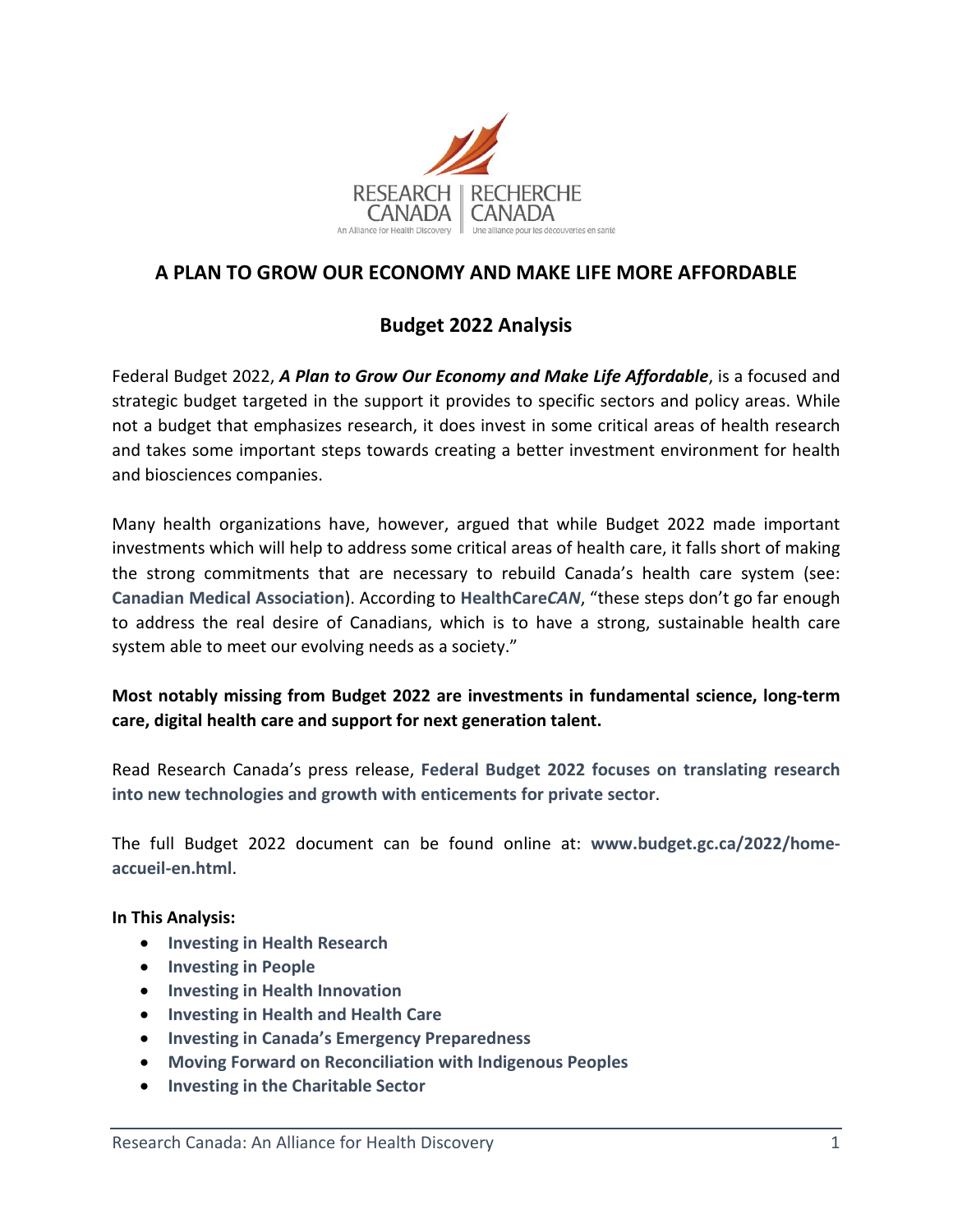## **Investing in Health Research**

Budget 2022 makes a number of investments related to health research and its related innovations, including \$40 million to the Canadian Institutes of Health Research (CIHR) for two strategic research areas:

## *Researching the Long-Term Impacts of COVID-19*

 Budget 2021 proposes to provide **\$20 million over five years**, starting in 2022-23, for the CIHR to support additional research on the long-term effects of COVID-19 infections on Canadians, as well as the wider impacts of COVID-19 on health and health care systems.

*(Pg. 153, Chapter 6)*

## *Improving Canada's Dementia and Brain Health Research*

 Budget 2022 proposes to provide **\$20 million over five years**, starting in 2022-23, for the CIHR to ramp up efforts to learn more about dementia and brain health, to improve treatment and outcomes for persons living with dementia, and to evaluate and address mental health consequences for caregivers and different models of care.

*(Pg. 153, Chapter 6)*

These investments, among others, address two critical areas of health research that need support—the long-term impacts of COVID-19 and dementia and brain health—but the challenge remains the dearth of any new funding in investigator-driven fundamental science, without which we cannot innovate, grow our economy or lead globally (see also: **[Evidence for](https://evidencefordemocracy.ca/en/content/budget-2022-investments-innovation-overlook-support-science)  [Democracy](https://evidencefordemocracy.ca/en/content/budget-2022-investments-innovation-overlook-support-science)**).

Complementing the investment dedicated to learning more about dementia and brain health, Budget 2022 also committed to providing support for the Centre for Aging and Brain Health Innovation (CABHI), established in 2015 by Research Canada member, Baycrest Health Sciences:

## *Supporting the Centre for Aging and Brain Health Innovation*

 Budget 2022 proposes to provide **\$30 million over three years**, starting in 2022-23, to the Public Health Agency of Canada, for the Centre for Aging and Brain Health Innovation to help accelerate innovations in brain health and aging.

*(Pg. 153, Chapter 6)*

**[As CABHI points out](https://www.cabhi.com/budget-2022-commits-funding-for-the-centre-for-aging-brain-health-innovation-cabhi-to-accelerate-innovations-in-aging-and-brain-health/)**, "in a year when pandemic-related challenges have disproportionately and negatively impacted older adults' and caregivers' quality of life, the need to mobilize innovative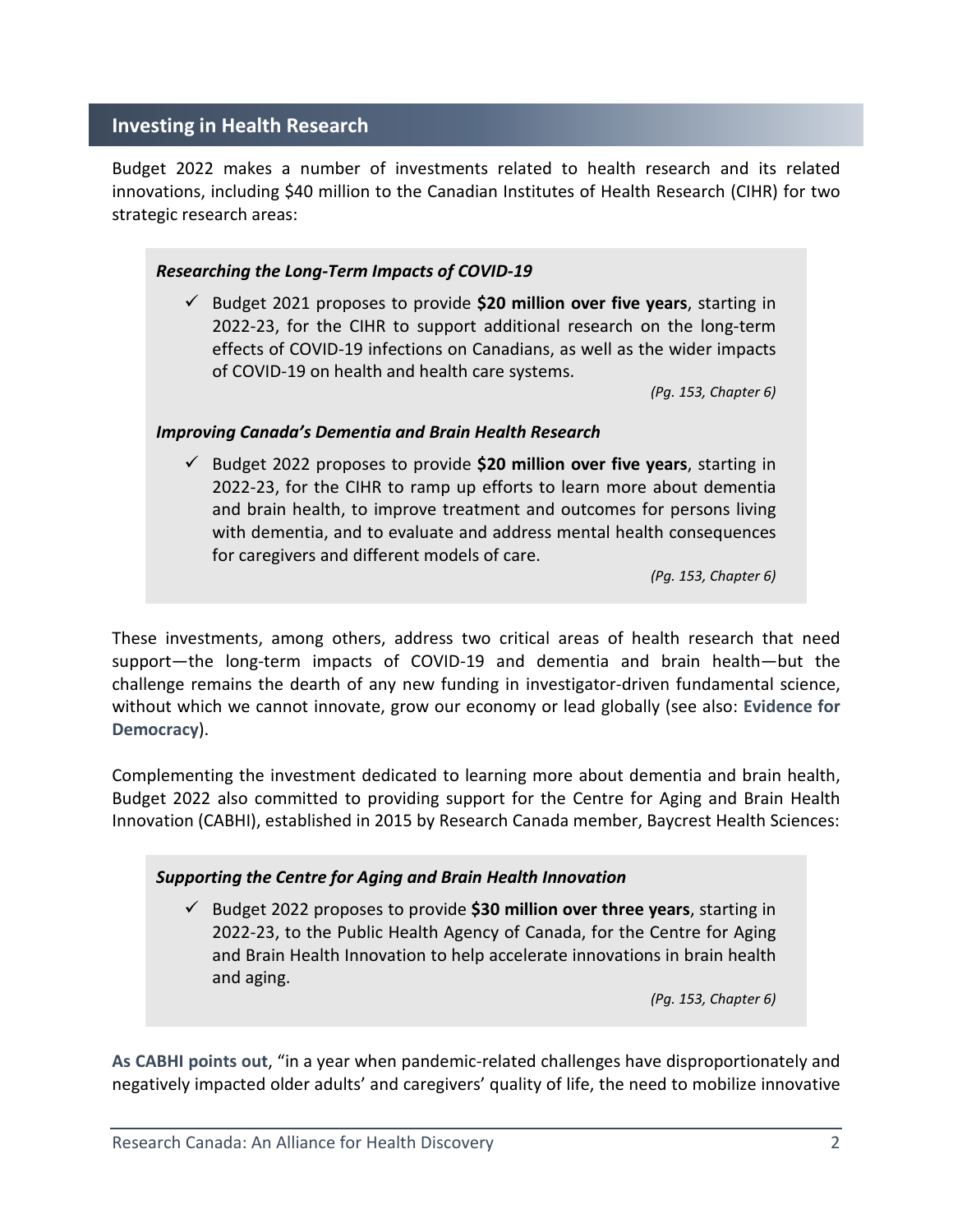technologies, programs and services has never been greater." This funding commitment will allow CABHI to continue its work with innovators from across Canada and internationally.

Budget 2022 also makes a commitment to modernize the National Research Council to better invent, innovate and prosper and hints at a connection to the new innovation and investment agency announced in Chapter 2. Without any more details, however, it is still unclear what this relationship will actually look like.

## *Leveraging the National Research Council*

The National Research Council (NRC) provides a network of research and technical facilities across Canada, supporting business, government, and university collaborations.

Budget 2022 announces that the government will explore new ways to better integrate leading university researchers and business partners and further modernize the NRC to better invest, innovate and prosper.

Additional information will be forthcoming alongside further details on the establishment of the new innovation and investment agency.

*(Pg. 78, Chapter 2)*

Budget 2022 also commits \$159.6 million to support the implementation of the National Security Guidelines for Research Partnerships, which will help to support and build capacity within Canadian institutions to identify, assess and mitigate potential risks to research security:

## *Securing Canada's Research from Foreign Threats*

Canadian research and intellectual property can be an attractive target for foreign intelligence agencies looking to advance their own economic, military, or strategic interests. The National Security Guidelines for Research Partnerships, developed in collaboration with the Government of Canada-Universities Working Group in July 2021, help to protect federally funded research.

- $\checkmark$  To implement these guidelines fully, Budget 2022 proposes to provide **\$159.6 million**, starting in 2022-23, and \$33.4 million ongoing, as follows:
	- **\$125 million over five years**, starting in 2022-23, and \$25 million ongoing, for the Research Support Fund to build capacity within post-secondary institutions to identify, assess, and mitigate potential risks to research security; and
	- **\$34.6 million over five years**, starting in 202-23, and \$8.4 million ongoing, to enhance Canada's ability to protect our research, and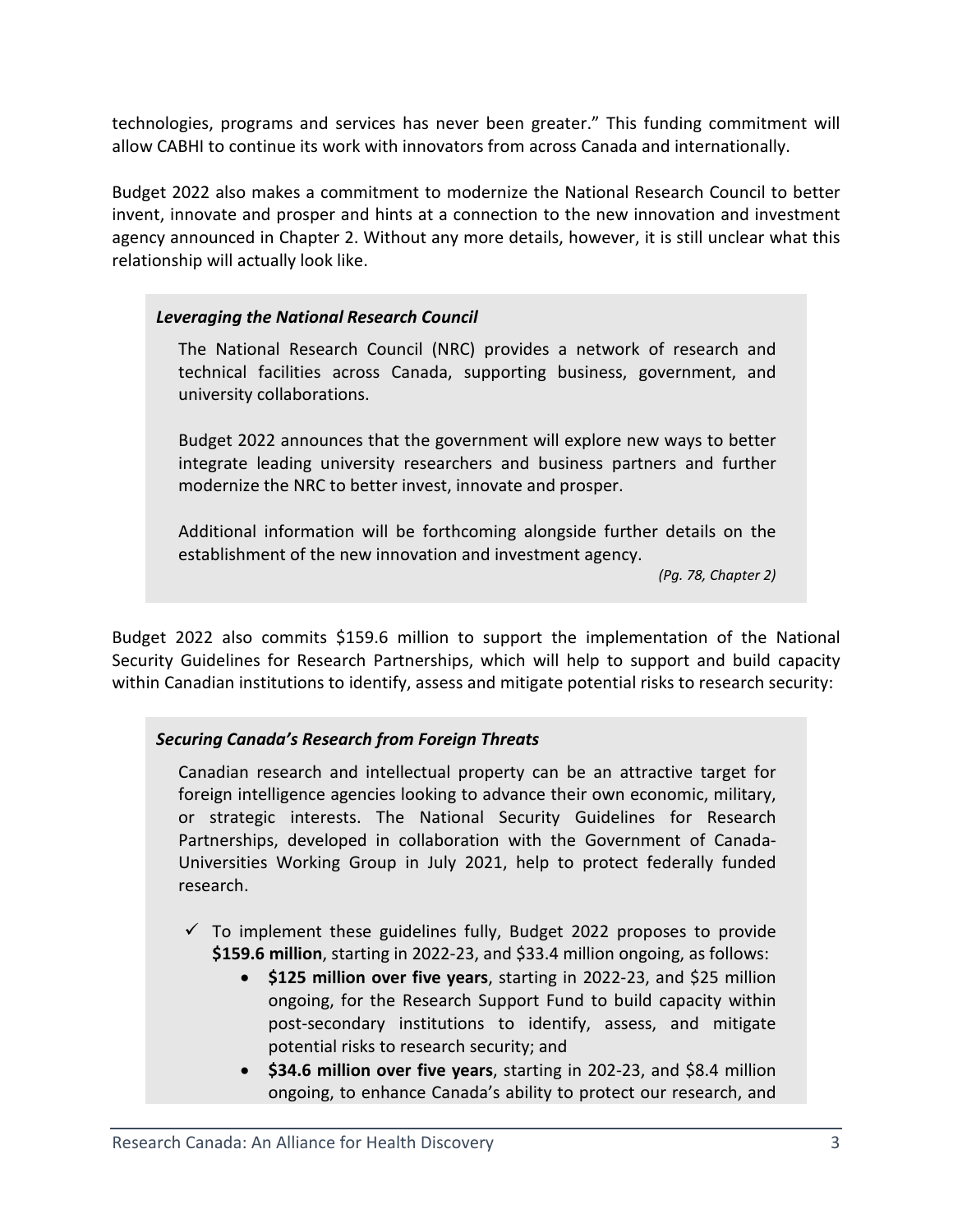to establish a Research Security Centre that will provide advice and guidance directly to research institutions.

*(Pg. 76, Chapter 2)*

In discussion with several sectors within the Research Canada membership, the idea of such a centre was put forward to the government after the security guidelines came into place in support of research institutions. It does look like the government was listening in this regard. This commitment is definitely a step in the right direction in support of the academic sector.

## <span id="page-3-0"></span>**Investing in People**

## *Hiring More Leading Researchers*

 Budget 2022 proposes to provide **\$38.3 million over four years**, starting in 2023-24, and \$12.7 million ongoing for the federal granting councils to add new, internationally recruited Canada Excellence Research Chairs in the fields of science, technology, engineering, and mathematics. This will support a further 12 to 25 new Canada Excellence Research Chairs reinforcing Canada's competitive advantage as a destination of choice for world-class researchers.

*(Pg. 77, Chapter 2)*

The **[Canadian Association of University Teachers \(CAUT\)](https://www.caut.ca/latest/2022/04/budget-2022-failing-marks-no-new-investments-post-secondary-education)** welcomed the government's allocation of targeted research investments through the Tri-Council agencies in the Canada Excellence Research Chairs program. However, in line with the recommendations of the **[Fundamental Science Review](http://www.sciencereview.ca/eic/site/059.nsf/eng/home)**, renewed investments in investigator-led research are still required.

## *Funding for Black Researchers*

 Budget 2022 proposes to provide **\$40.9 million over five years**, starting in 2022-23, and \$9.7 million ongoing to the federal granting councils to support targeted scholarships and fellowships for promising Black student researchers.

*(Pg. 78, Chapter 2)*

Ensuring and advancing inclusion, diversity, equity and accessibility in health research and innovation is non-negotiable, so this funding is welcome news to Research Canada. The **[Canadian Black Scientists Network](https://hriportal.ca/wp-content/uploads/2022/04/CBSN_Budget-Response-Statement_20April2022-FINAL.pdf)** points out, however, that while this is "a critical part of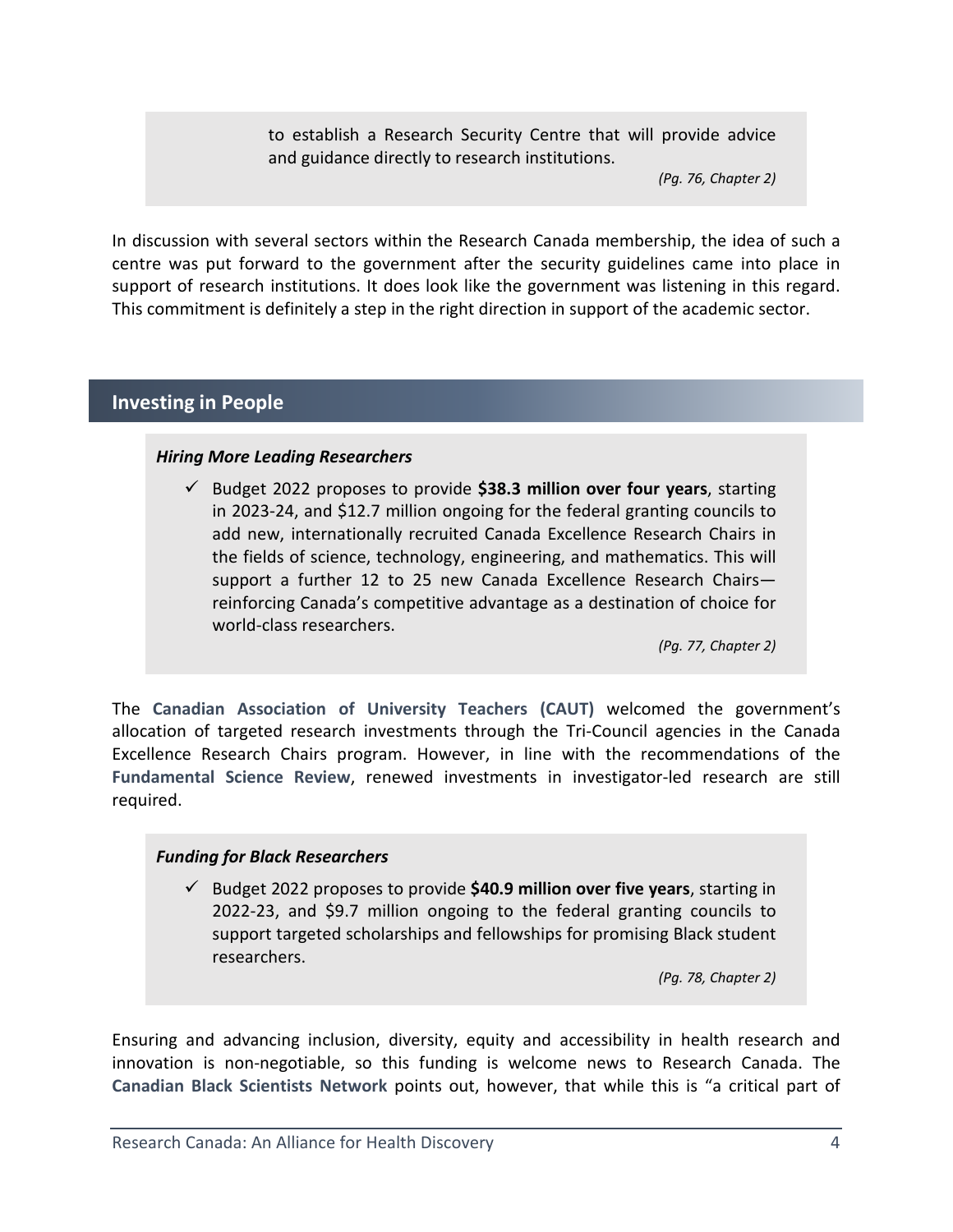<span id="page-4-0"></span>solving the complex barriers to Black inclusion and success […] these measures will be most effective when woven into a robust Canadian science ecosystem."

## **Investing in Health Innovation**

#### *Creating a Canadian Innovation and Investment Agency*

 $\checkmark$  Budget 2022 announces the government's intention to create an operationally independent federal innovation and investment agency, and proposes **\$1 billion over five years**, starting in 2022-23, to support its initial operations. Final details on the agency's operating budget are to be determined following further consultation later this year.

*(Pg. 62, Chapter 2)*

Though details are scarce, the commitment to establish a Canadian Innovation and Investment Agency acknowledges the need to stimulate private sector investment in research, development and the uptake of new technologies. If we want to realize the economic potential of Canadian innovations, create jobs and compete globally for R&D investment, we need market-oriented strategies to strengthen public-private partnerships and accelerate growth of an R&D-intensive health sector. Other organizations, such as **[Colleges and Institutes Canada](https://www.collegesinstitutes.ca/news-centre/news-release/colleges-and-institutes-react-to-budget-2022/)  [\(CICan\)](https://www.collegesinstitutes.ca/news-centre/news-release/colleges-and-institutes-react-to-budget-2022/)**, agree: "Each year, thousands of businesses turn to their local college or institute to access research expertise. The creation of a new Canadian Innovation and Investment Agency is another encouraging measure that will help boost research across the country."

At the same time, we do need to better understand how this agency will fit into the myriad of other funding agencies we currently have at the federal level and those which have been proposed, like the Canada Advanced Research Projects Agency (CARPA) promised in the Liberal party's election platform. Alignment and a more integrated approach to the federal research funding system are called for in the recent ministerial Mandate Letters. Research Canada could not agree more!

## *Review of Tax Support to R&D and Intellectual Property*

The Scientific Research and Experimental Development (SR&ED) program provides tax incentives to encourage Canadian businesses of all sizes and in all sectors to conduct R&D. The SR&ED program has been a cornerstone of Canada's innovation strategy. The government intends to undertake a review of the program, first to ensure that it is effective in encouraging R&D that benefits Canada, and second to explore opportunities to modernize and simplify it. Specifically, the review will examine whether changes to eligibility criteria would be warranted to ensure adequacy of support and improve overall program efficiency.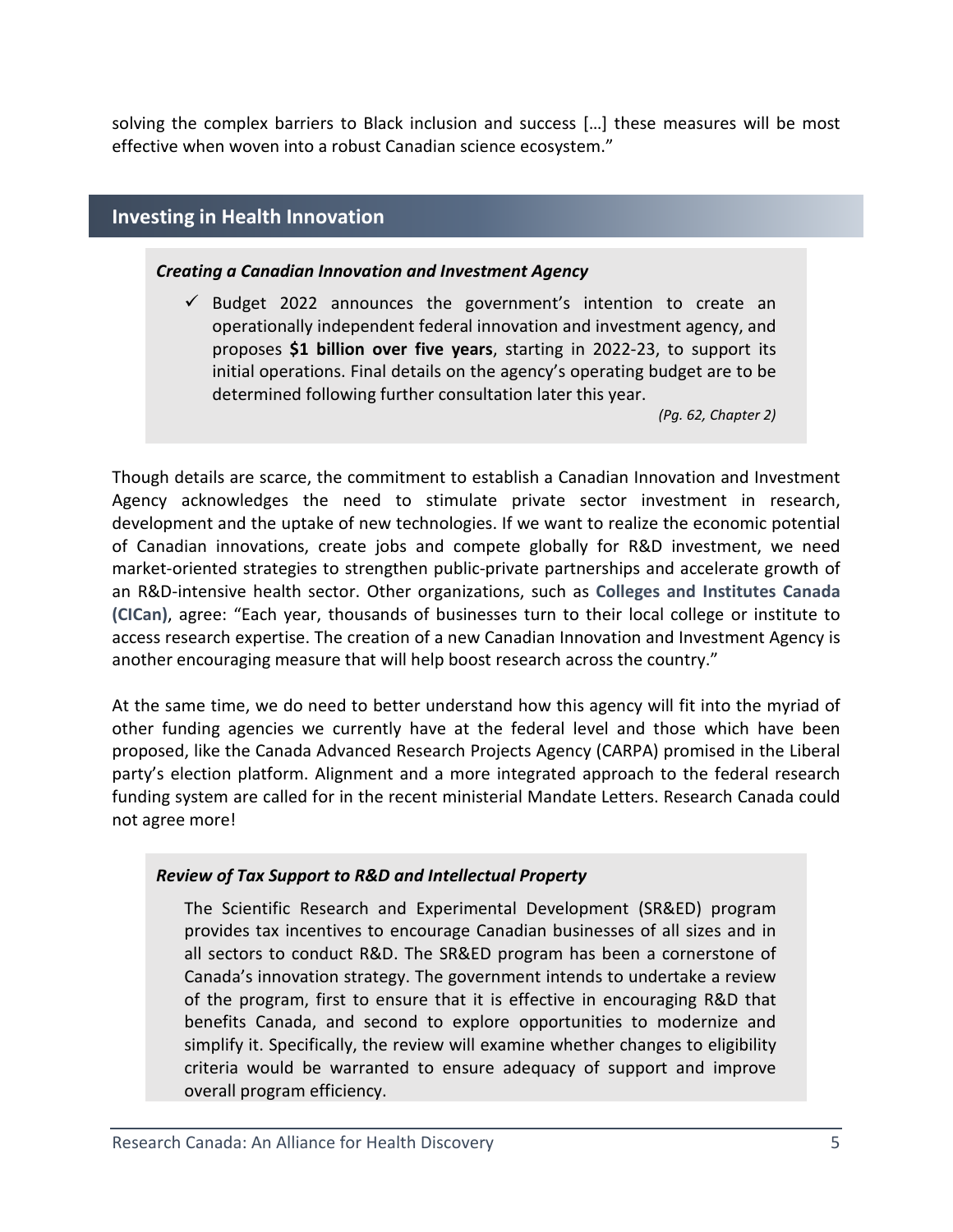As part of this review, the government will also consider whether the tax system can play a role in encouraging the development and retention of intellectual property stemming from R&D conducted in Canada. In particular, the government will consider, and seek views on, the suitability of adopting a patent box regime in order to meet these objectives.

*(Pg. 63, Chapter 2)*

**[BIOTECanada:](https://www.biotech.ca/news/biotecanada-welcomes-federal-budgets-commitment-to-canadian-biotech-industry/)** "The establishment of the Canadian Innovation & Investment Agency and a commitment to review of tax support measures including the SR&ED tax credit and developing a patent box regime will enhance Canada's competitive position to attract the investment and talent needed to successfully commercialize innovation."

## *Better Supply Chain Infrastructure*

- $\checkmark$  To help build more resilient and efficient supply chains, Budget 2022 proposes to provide **\$603.2 million over five years**, starting in 2022-23, to Transport Canada, including:
	- **\$450 million over five years**, starting in 2022-23, to support supply chain projects through the National Trade Corridors Fund, which will help ease the movement of goods across Canada's transportation networks. This is in addition to the \$4.2 billion that has been allocated to the fund since 2017. The Minister of Transport will rename the fund to reflect the government's focus on supply chains;
	- **\$136.3 million over five years**, starting in 2022-23, to develop industry-driven solutions to use data to make our supply chains more efficient, building on the success of initiatives like the West Coast Supply Chain Visibility Program. Of this amount, \$19 million will be sources from existing resources; and
	- **\$16.9 million over five years**, starting in 2022-23, to continue making Canada's supply chains more competitive by cutting needless red tape, including working to ensure that regulations across various modes of cargo transportation (e.g., ship, rail) work effectively together.

*(Pg. 69-70, Chapter 2)*

## *Growing Canada's Health-Focused Small and Medium-Sized Businesses*

The Coordinated Accessible National Health Network (CAN Health Network) brings together hospital networks and health authorities in nine provinces to procure innovative health care solutions, including investing in made-in-Canada technologies. This model shows potential to help deliver better care to Canadians, help our health technology businesses grow and create good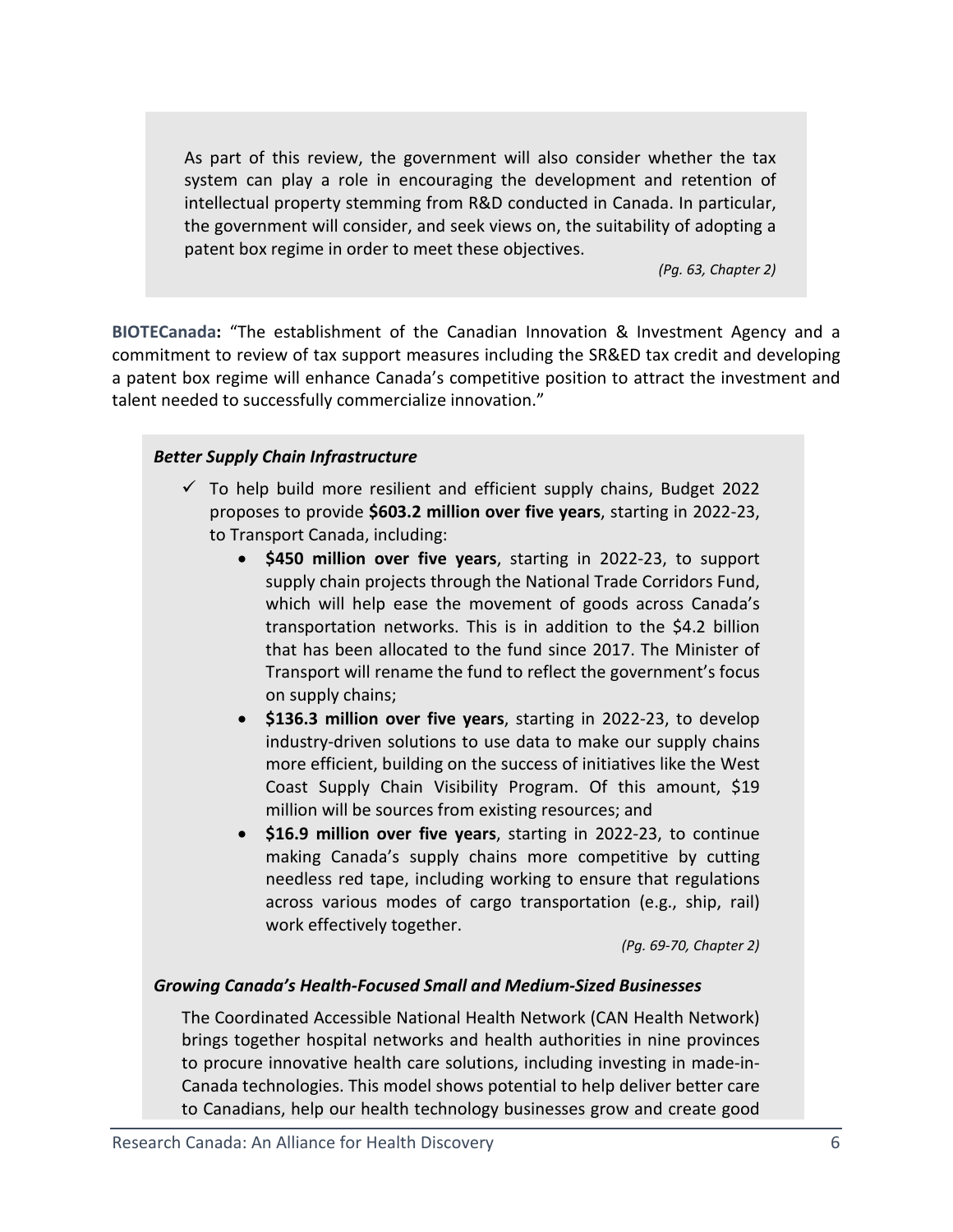middle class jobs across the country.

 Budget 2022 proposes to provide **\$30 million over four years**, starting in 2022-23, to build upon the success of the CAN Health Network, and expand it nationally to Quebec, the territories, and Indigenous communities.

*(Pg. 72, Chapter 2)*

#### *Supporting Canada's Innovation Clusters*

Since they were launched in 2017, Canada's innovation clusters have helped build successful and growing innovation ecosystems across the Canadian economy. These have included plant-based protein alternatives; oceanbased industries; advanced manufacturing; digital technologies; and artificial intelligence.

There is an opportunity now to build on the success of this model to strengthen networks between private sector, academia, and governments in ways that will promote innovation, help firms grow in Canada, and grow our economy.

 Budget 2022 proposes to provide **\$750 million over six years**, starting in 2022-23, to support the further growth and development of Canada's Global Innovation Clusters. Building on their success to date, these clusters will expand their national presence and will collaborate to deepen their impact, including through joint missions aligned with key government priorities, such as fighting climate change and addressing supply chain disruptions. To maximize the impact of this funding and to ensure it corresponds with industry and government needs, it will be allocated between the five clusters on a competitive basis.

*(Pg. 73, Chapter 2)*

**[University Affairs](https://www.universityaffairs.ca/news/news-article/federal-budget-prioritizes-innovation-but-the-postsecondary-sectors-role-is-unclear/)** responded to the announcement of additional funding for Canada's Global Innovation Clusters with a slightly mixed review: "The five networks are now called "global innovation clusters," and will receive \$750 million over six years, which is half of what they had reportedly asked for. Many universities and research institutions are members of the five clusters, which are meant to bring together government, academia, and industry to create new companies, jobs, intellectual property, and boost economic growth."

#### *Building a World-Class Intellectual Property Regime*

 $\checkmark$  To build a world-class intellectual property regime, Budget 2022 proposes to build on previous investments and provide **\$96.6 million**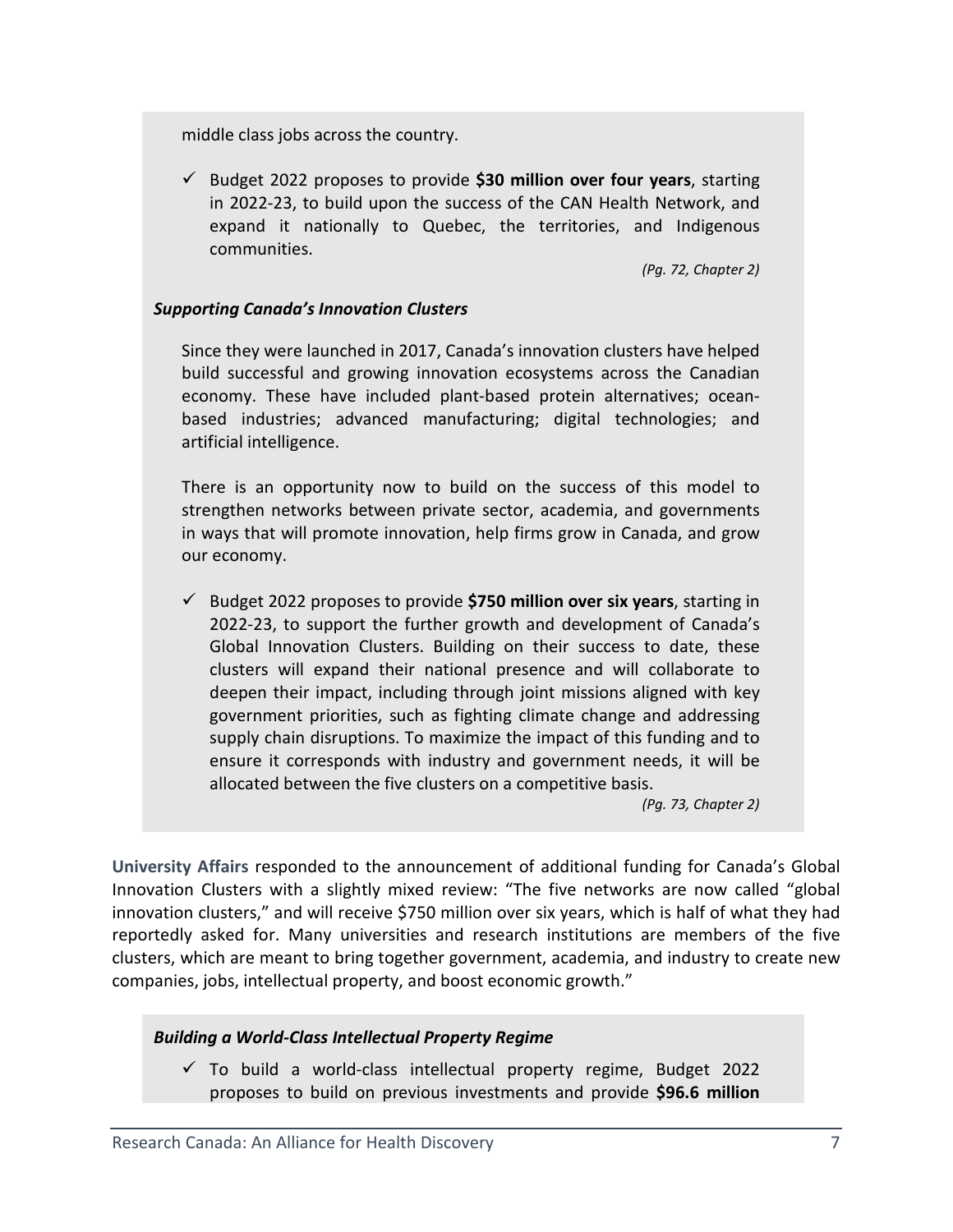**over five years**, starting in 2022-23, and \$22.9 million ongoing, as follows:

- **\$47.8 million over five years**, starting in 2023-24, and \$20.1 million ongoing to Innovation, Science and Economic Development Canada to launch a new national lab-to-market platform to help graduate students and researchers take their work to market;
- **\$35 million over five years**, starting in 2022-23, to Global Affairs Canada for the CanExport program to help Canadian businesses secure their intellectual property in foreign markets;
- **\$10.6 million over five years**, starting in 2022-23, and \$2 million ongoing to Innovation, Science and Economic Development Canada to launch a survey to assess the government's previous investments in science and research, and how knowledge created at post-secondary institutions generates commercial outcomes;
- **\$2.4 million over five years**, starting in 2022-23, and \$0.6 million ongoing to Innovation, Science and Economic Development Canada to expand use of ExploreIP, Canada's intellectual property marketplace, so that more public sector intellectual property is put to use helping Canadian businesses; and
- **\$0.8 million over five years**, starting in 2022-23, and \$0.2 million ongoing to Innovation, Science and Economic Development Canada to expand the Intellectual Property Legal Clinics Program, which will make it easier to access basic intellectual property services.

The Strategic Intellectual Property Program Review announced in Budget 2021 is underway. Where appropriate the federal government intends to strengthen intellectual property conditions to promote the growth of intellectual property and maintain it in Canada.

*(Pg. 75-76, Chapter 2)*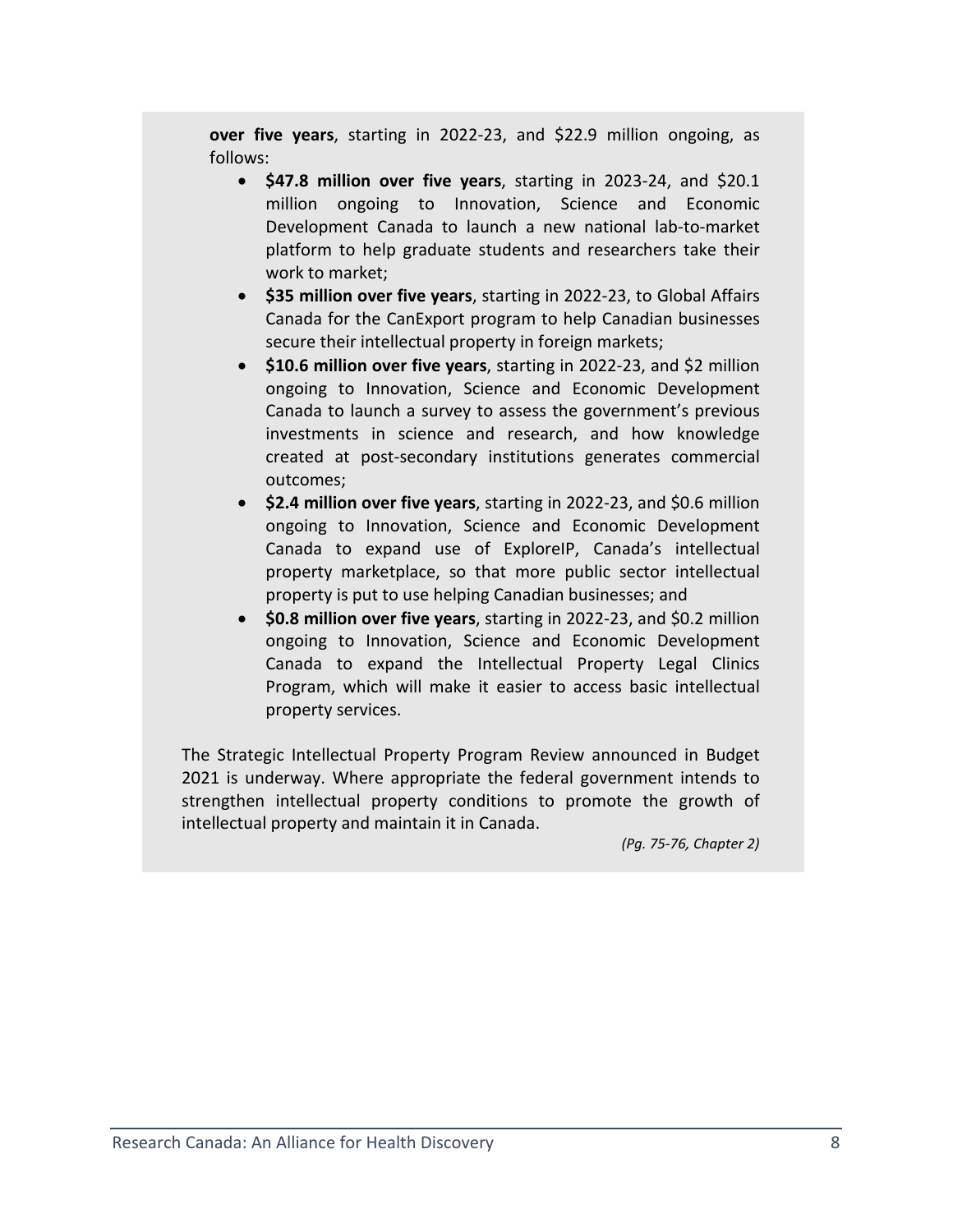#### <span id="page-8-0"></span>**Support for Canada's Health Care Workforce**

#### *Supporting Foreign Credential Recognition in the Health Sector*

The Foreign Credential Recognition Program helps skilled newcomers secure meaningful, well-paying jobs by funding provinces, territories, and organizations to improve foreign credential recognition processes and by providing direct support for skilled newcomers. This support includes mentoring, job placements, and financial assistance for exams and classes.

 Budget 2022 proposes to provide **\$115 million over five years**, with \$30 million ongoing, to expand the Foreign Credential Recognition Program to help up to 11,000 internationally trained health care professionals per year get their credentials recognized and find work in their field. It will also support projects—including standardized national exams, easier access to information, faster timelines, and less red tape—that will reduce barriers to foreign credential recognition for health care professionals.

*(Pg. 123, Chapter 4)*

#### *Improving the Temporary Foreign Worker Program*

Budget 2022 proposes a number of measures to increase protections for workers, to reduce administrative burdens for trusted repeat employers, and to ensure employers can quickly bring in workers to fill short-term labour market gaps. These include:

- **\$29.3 million over three years** to introduce a Trusted Employer Model that reduces red tape for repeat employers who meet the highest standards for working and living conditions, protections, and wages in high-demand fields. Further details on this program will be announced in the coming year.
- **\$64.6 million over three years** to increase capacity to process employer applications within established service standards.

*(Pg. 125, Chapter 4)*

**[HealthCare](https://www.healthcarecan.ca/2022/04/08/healthcarecan-response-to-2022-federal-budget/)***CAN*: "Canada's overwhelmed health care workforce urgently needs shoring up, so we are pleased to see the budget include some federal investment aimed at getting more workers into the system through streamlined immigration processes. But these steps don't go far enough to address the real desire of Canadians, which is to have a strong, sustainable health care system able to meet our evolving needs as a society."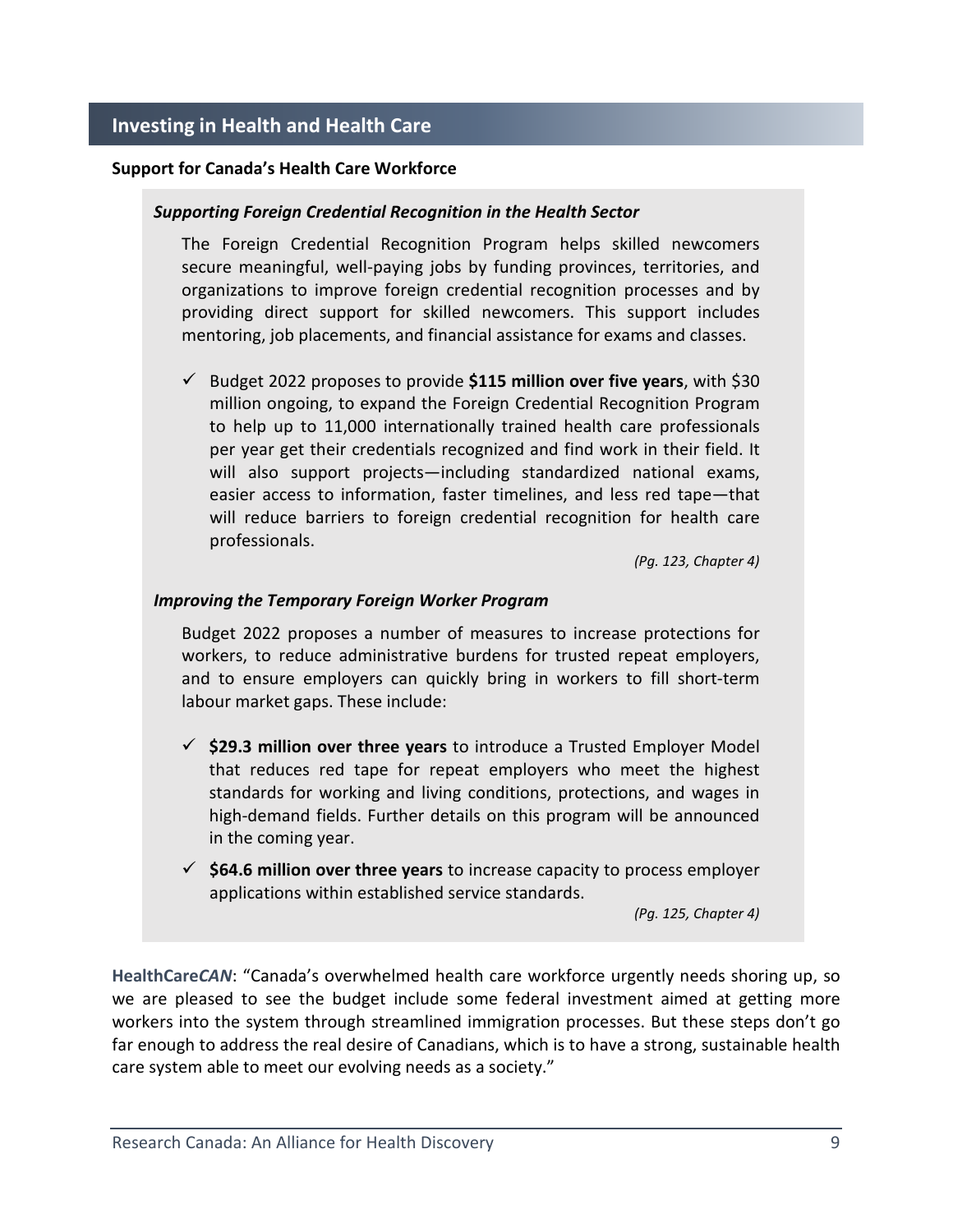**[March of Dimes Canada](https://www.marchofdimes.ca/en-ca/aboutus/newsroom/whatsnew/Pages/Federal-Budget-2022.aspx)**: "Two years into a pandemic, Canada continues to deal with a crisis in health human resources, which has impacted seniors and people with disabilities who require personal support workers to remain independent and safe in their own homes. March of Dimes Canada is disappointed in the absence of expected federal investment to work with the provinces and territories to train 50,000 new PSWs and raise their minimum wage to \$25 per hour."

## *Increasing Loan Forgiveness for Doctors and Nurses in Rural and Remote Communities*

- $\checkmark$  To help bring more health care workers to the communities that need them most, Budget 2022 proposes to provide **\$26.2 million over four years**, starting in 2023-24, and \$7 million ongoing, to increase the maximum amount of forgivable Canada Student Loans by 50 per cent. This will mean up to \$30,000 in loan forgiveness for nurses and up to \$60,000 in loan forgiveness for doctors working in underserved rural or remote communities.
- $\checkmark$  In addition, the federal government will expand the current list of eligible professionals under the program, with details to be announced in the coming year. The government is also undertaking a review to ensure that the definition of rural communities under the program does not leave out certain communities in need.

*(Pg. 152, Chapter 6)*

This is welcome news for rural and remote communities that have limited availability and accessibility of health care services, but once again, governments at all levels will need to do more to support health care workers and address ongoing labour shortages in the sector.

## **Global Health and COVID-19**

## *Leading in the Global Fight Against COVID-19*

Since February 2020, Canada has committed more than \$2.7 billion in international assistance to fight the pandemic, including a contribution of more than \$1.3 billion to the Access to COVID-19 Tools Accelerator (ACT-A)—a global effort to improve equitable access to COVID-19 vaccines, tests, and treatments.

 Budget 2022 proposes to provide **\$732 million in 2022-23** to Global Affairs Canada to further support the efforts of the Access to COVID-19 Tools Accelerator and to ensure that Canada continues to provide its fair share to global efforts to improve access to vaccines, therapeutics, and other tools to fight COVID-19. This will bring Canada' total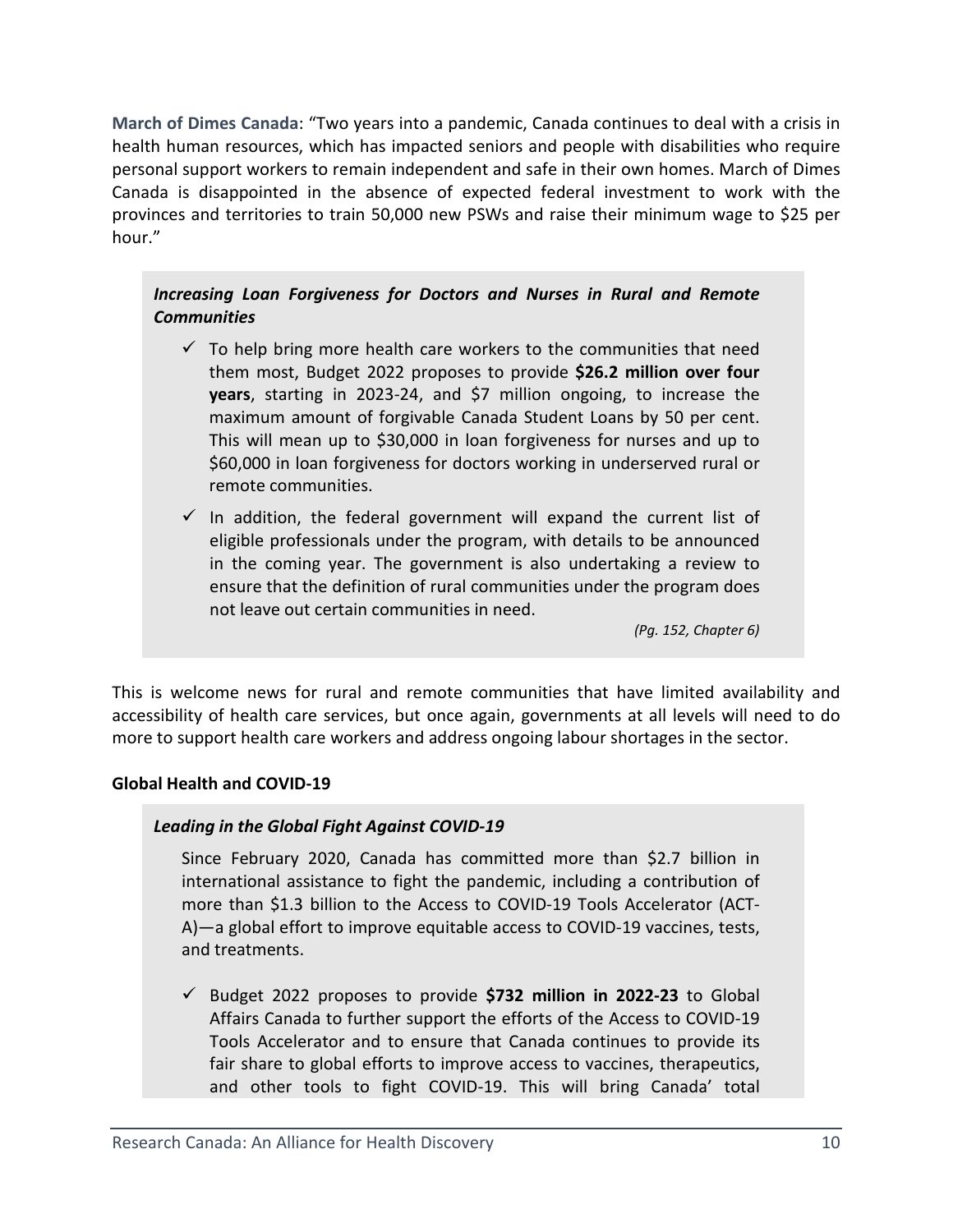contribution to the Access to COVID-19 Tools Accelerator to more than \$2 billion since the start of the pandemic.

*(Pg. 144, Chapter 5)*

### *Strengthening Global Health Security*

 Budget 2022 proposes to provide an additional **\$296 million over four years**, starting in 2023-24, and \$74 million ongoing, to Global Affairs Canada to help support efforts to address global health security priorities, such as infectious disease prevention and response.

*(Pg. 144, Chapter 5)*

### **Getting Canadians the Health Care They Need**

## *Dental Care for Canadians*

 Budget 2022 proposes to provide funding of **\$5.2 billion over five years**, starting in 2022-23, and \$1.7 billion ongoing, to Health Canada to provide dental care for Canadians. This will start with under 12-yearolds in 2022, and then expand to under 18-year-olds, seniors, and persons living with a disability in 2023, with full implementation by 2025. The program would be restricted to families with an income of less than \$90,000 annually, with no co-pays for those under \$70,000 annually in income.

*(Pg. 152, Chapter 6)*

#### *Reducing the Backlogs of Surgeries and Procedures*

As hospitals did everything they could to response to surges in COVID-19 cases, Health Canada estimates that nearly 700,000 medical procedures were cancelled or delayed.

On March 25, 2022, the federal government announced its intention to provide provinces and territories with an additional \$2 billion through a top-up to the Canada Health Transfer to address these backlogs. This will build on the \$4 billion in support provided in 2020-21 as provinces and territories work towards eliminating the backlogs in surgeries and procedures, and on providing the health care that Canadians deserve.

*(Pg. 152, Chapter 6)*

#### *Supporting Our Seniors*

 $\checkmark$  Budget 2022 proposes the creation of an expert panel to study the idea of an Aging at Home Benefit. The panel will report to the Minister of Seniors and the Minister of Health. More details will be provided in the months to come.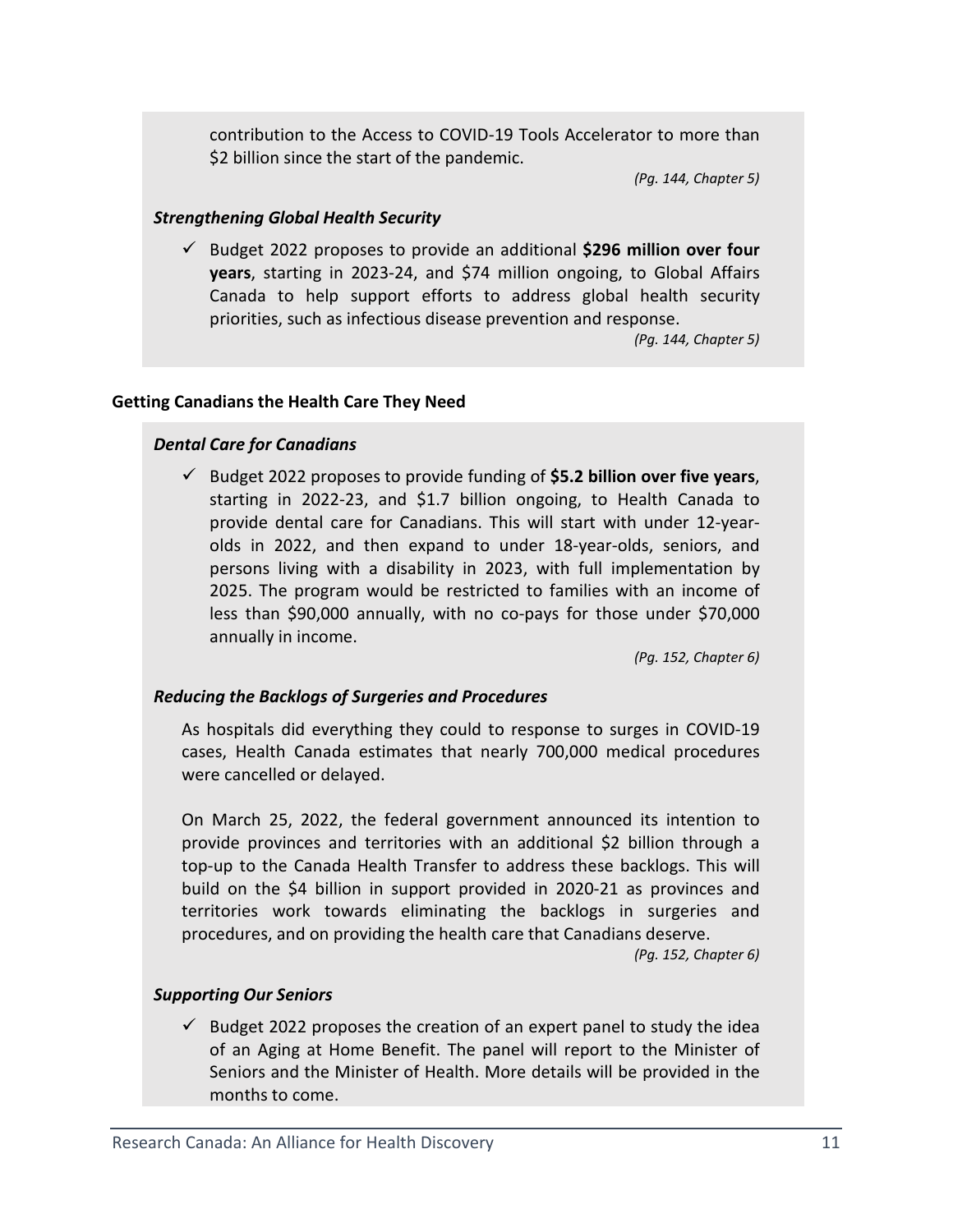Budget 2022 proposes **\$20 million over two years**, beginning in 2022- 23, for an expanded New Horizons for Seniors Program to support more projects that improve the quality of life for seniors and help them continue to fully participate in their communities.

*(Pg. 189-190, Chapter 8)*

### **Mental Health and Addictions**

## *Supporting Mental Health Well-Being with the Wellness Together Canada Portal*

The federal government launched the Wellness Together Canada portal in April 2020 in response to the unprecedented rise in levels of stress, anxiety, and depression associated with the pandemic. Since then, more than two million people across Canada have accessed free information and support through the portal. Children and young people make up almost 50 per cent of users, and 42 per cent of texting users have identified themselves as LGBTQ2.

 Budget 2022 proposes to provide **\$140 million over two years**, starting in 2022-23, to Health Canada for the Wellness Together Canada portal so it can continue to provide Canadians with tools and services to support their mental health and well-being.

*(Pg. 156, Chapter 6)*

### *Addressing the Opioid Crisis*

 Budget 2022 proposes to provide **\$100 million over three years**, starting in 2022-23 to Health Canada for the Substance Use and Addictions Program to support harm reduction, treatment, and prevention at the community level.

*(Pg. 157, Chapter 6)*

This expanded funding for mental health care and addictions supports, along with the investments made to help create new affordable housing are welcome and much-needed. **[According to the Canadian Mental Health Association](https://cmha.ca/cmha-welcomes-investments-in-social-determinants-of-health-in-budget-2022/)**, however, a number of key investments and commitments are missing that are critical to being able to effectively overhaul how mental health services and funded and delivered across Canada, including a clear timeline to roll out the promised Canada Mental Health Transfer.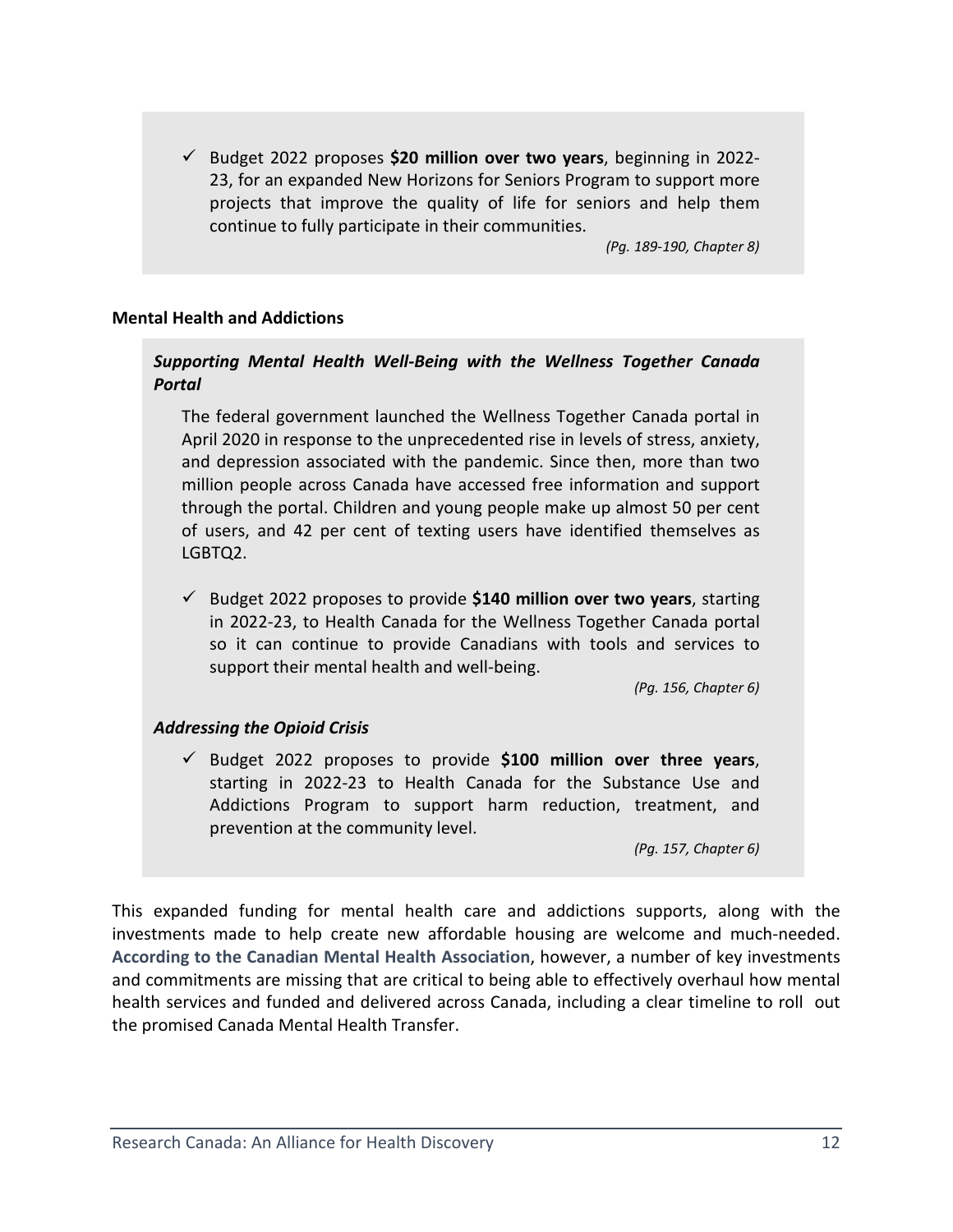#### <span id="page-12-0"></span>**National Pharmacare**

While no new funding was announced in Budget 2022 to support the implementation of national pharmacare, it did reaffirm the government's intentions to do so:

### *A Stronger Health Care System*

To ensure that no Canadian has to choose between the prescription drugs they need and putting food on the table, the federal government will also continue its ongoing work towards a universal national pharmacare program. This will include tabling a Canada Pharmacare bill and working to have it passed by the end of 2023, and then tasking the Canadian Drug Agency to develop a national formulary of essential medicines and bulk purchasing plan.

*(Pg. 151, Chapter 6)*

**[Innovative Medicines Canada](http://innovativemedicines.ca/declaration-de-medicaments-novateurs-canada-sur-le-budget-federal-2022-2/)**: "It is critical for any pharmacare program to build on the strengths of our current dual-payer model, while focusing on improving access for the uninsured and underinsured."

## **Investing in Canada's Emergency Preparedness**

## *Strengthening Canada's Ability to Detect and Respond to Public Health Events and Emergencies*

 $\checkmark$  To ensure Canada is better prepared to detect and act on public health threats, Budget 2022 proposes to provide **\$436.2 million over five years**, starting in 2022-23, with \$15.5 million in remaining amortization, to the Public Health Agency of Canada, to strengthen key surveillance and risk assessment capacities within the Agency. This will include supporting the real-time tracking of the evolution of viruses, monitoring the longer-term health impacts of COVID-19, and expanding risk assessment capacity and research networks for new strains of flue, emerging respiratory infections, and vaccine safety and effectiveness. *(Pg. 158, Chapter 6)*

## *Maintaining the National Emergency Strategic Stockpile*

 Budget 2022 proposes to provide **\$50 million in 2022-23** to the Public Health Agency of Canada to support the operations of the National Emergency Strategic Stockpile. Funding will be used to maintain and diversify key medical supply holdings, including personal protective equipment, to ensure that Canada can continue to quickly respond to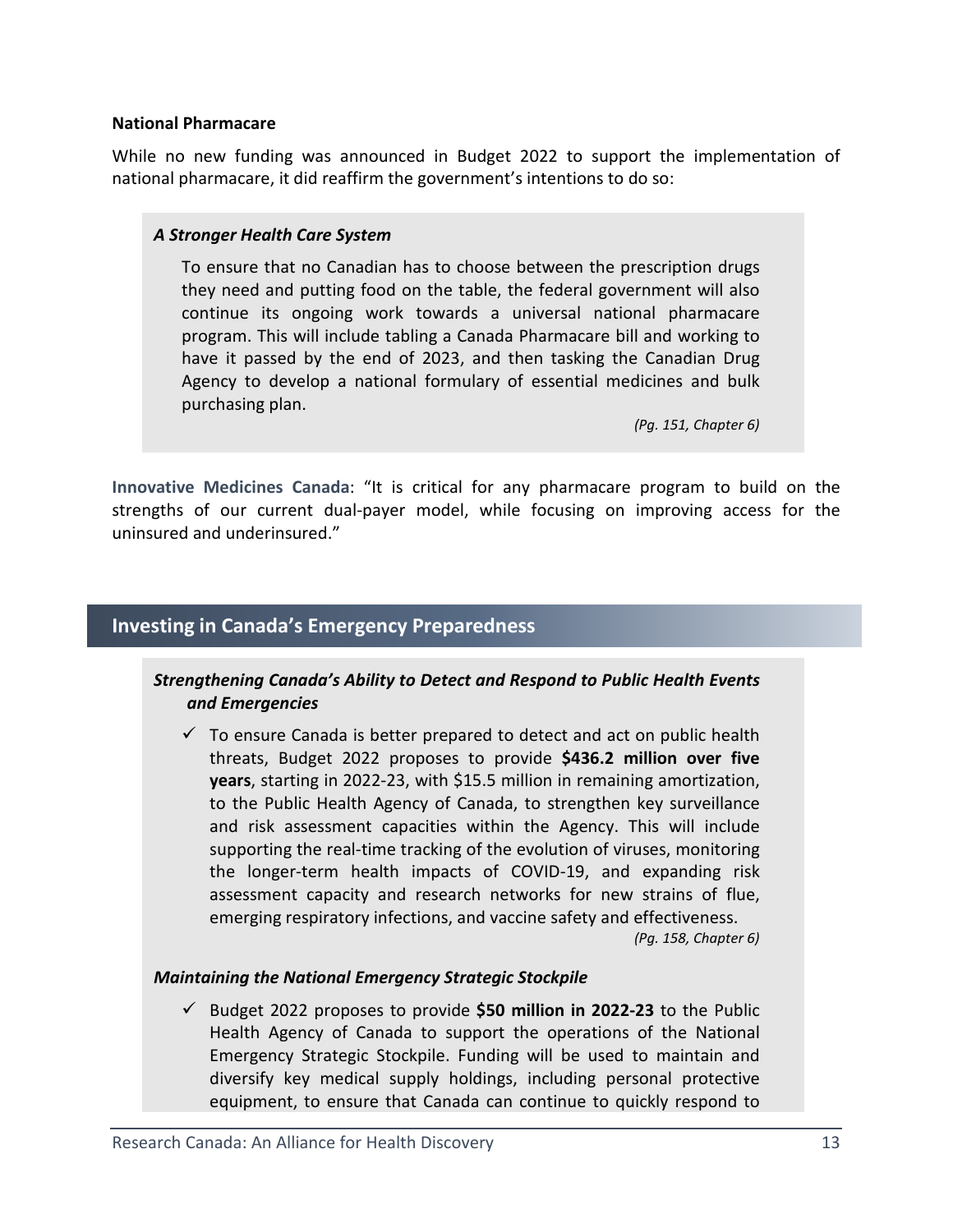public health events and other emergencies.

*(Pg. 158, Chapter 6)*

The government acknowledges in the text of Budget 2022 that we need to take stock of lessons learned throughout the pandemic, but there are many key areas where Canada fell behind when it came to dealing with the pandemic that were left out, such as data collection and sharing, virtual and digital health care, and domestic production of vaccines.

# <span id="page-13-0"></span>**Moving Forward on Reconciliation with Indigenous Peoples**

## *Addressing the Shameful Legacy of Residential Schools*

- Budget 2022 proposes to provide **\$209.8 million over five years**, starting in 2022-23, to Crown-Indigenous Relations and Northern Affairs Canada to increase the support provided to communities to document, locate, and memorialize burial sites at former residential schools; to support the operations of and a new building for the National Centre for Truth and Reconciliation; and to ensure the complete disclosure of federal documents related to residential schools.
- Budget 2022 also proposes **\$10.4 million over two years**, starting in 2022-23, to Justice Canada to support the appointment of a Special Interlocutor who will work collaboratively with Indigenous peoples and make recommendations for changes to strengthen federal laws an practices to protect and preserve unmarked burial sites.
- Budget 2022 also proposes **\$5.1 million over five years**, starting in 2022-23, to Public Safety Canada to ensure the Royal Canadian Mounted Police can support community-led responses to unmarked burial sites.
- Budget 2022 also proposes **\$25 million over three years**, starting in 2022-23, to Library and Archives Canada to support the digitization of millions of documents relating to the federal Indian Day School System, which will ensure survivors and all Canadians have meaningful access to them.
- Budget 2022 also proposes to provide **\$25 million over three years**, starting in 2022-23, to Parks Canada to support the commemoration and memorialization of former residential school sites.

*(Pg. 170, Chapter 7)*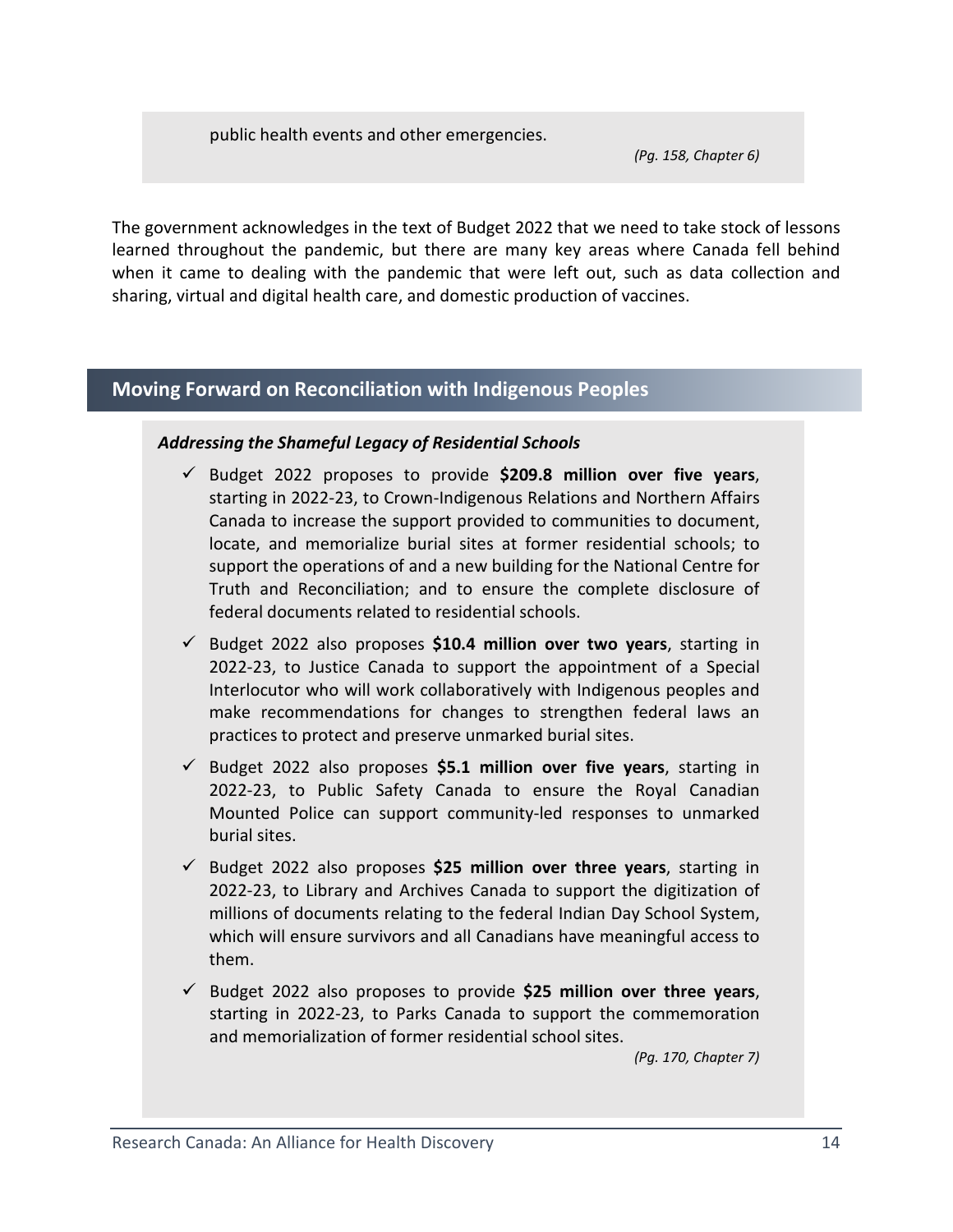### *Improving Health Outcomes in Indigenous Communities*

- Budget 2022 proposes to invest **\$268 million in 2022-23** to continue to provide high-quality health care in remote and isolated First Nations communities on-reserve.
- $\checkmark$  Indigenous communities continue to face unique challenges in responding to COVID-19. Budget 2022 proposes to invest an additional **\$190.5 million in 2022-23** to Indigenous Services Canada for the Indigenous Community Support Fund to help Indigenous communities and organizations mitigate the ongoing impacts of COVID-19.

*(Pg. 171, Chapter 7)*

## *Distinctions-based Mental Health and Wellness*

 Budget 2022 proposes to provide **\$227.6 million over two years**, starting in 2022-23, to maintain trauma-informed, culturallyappropriate, Indigenous-led services to improve mental wellness, and to support efforts initiated through Budget 2021 to co-develop distinctions-based mental health and wellness strategies.

*(Pg. 172, Chapter 7)*

## *Implementing the United Nations Declaration on the Rights of Indigenous Peoples Act*

The coming into force of the *United Nations Declaration on the Rights of Indigenous Peoples Act* marked a historic milestone in Canada's collective journey towards reconciliation—one rooted in the recognition of rights, respect, cooperation, and partnership. The federal government remains committed to the Act's full and effective implementation, in partnership with Indigenous peoples.

- To this end, Budget 2022 proposes to provide **\$65.8 million over five years**, starting in 2022-23, and \$11 million ongoing, to Justice Canada and Natural Resources Canada to accelerate work to meet legislated requirements, including the co-development of an action plan with Indigenous partners.
- To complement this work, Budget 2022 also proposes **\$9.5 million over five years**, starting in 2022-23, to the Department of National Defence to align its operations and engagement with Indigenous peoples with the Act.

*(Pg. 175, Chapter 7)*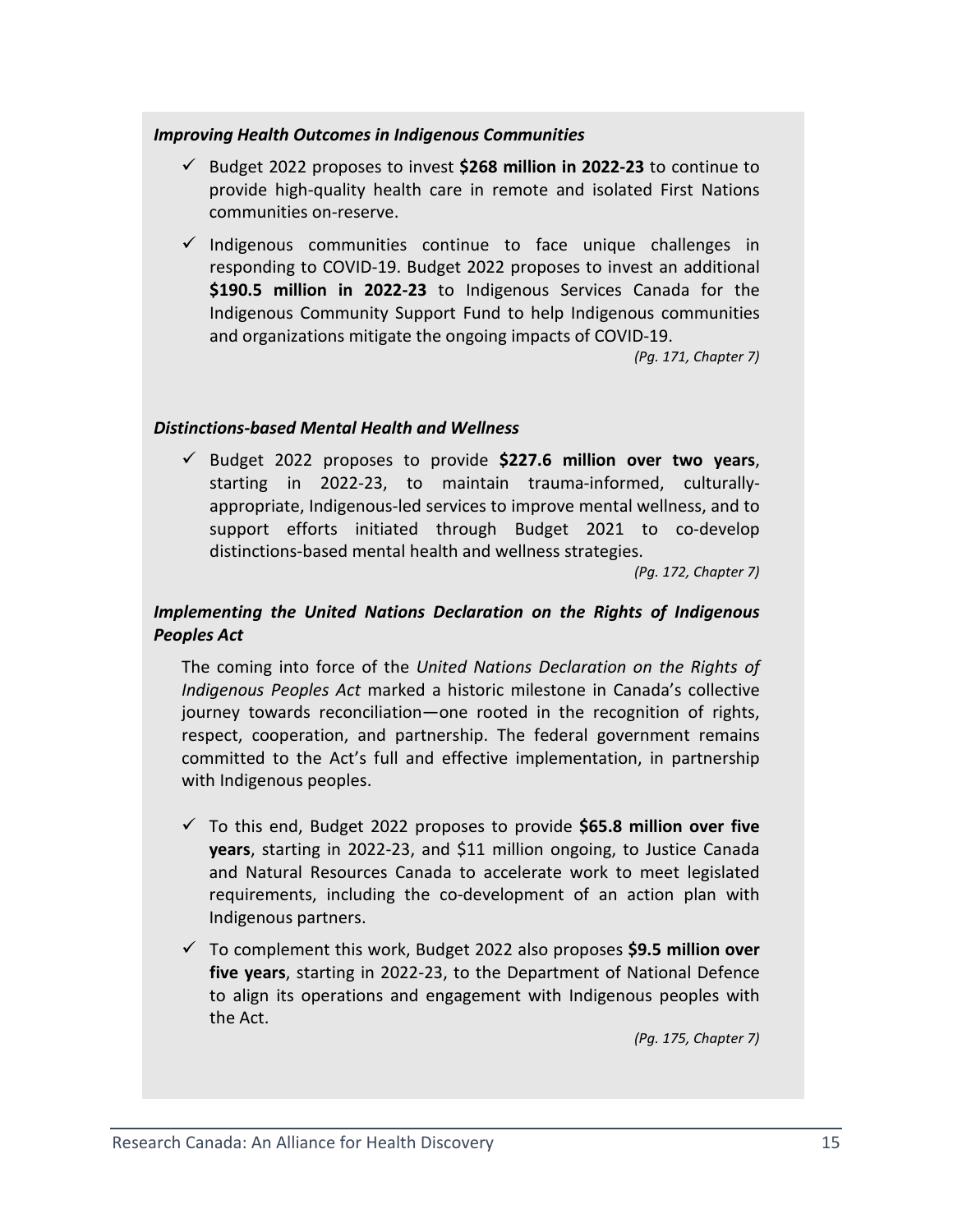## *Legislative Changes to Support Self-Determination*

- Budget 2022 announces the government's intention to replace the *First Nations Land Management Act*—which empowers First Nations to opt out of *Indian Act* provisions related to land management and replace them with their own laws—with the Framework Agreement on First Nation Land Management Act. This shorter, simpler legislation will continue to advance the First Nations Land Management Regime by giving force of law to the nation-to-nation Framework Agreement on First Nation Land Management.
- $\checkmark$  Budget 2022 also announces the government's intention to enact the Anishinabek Nation Governance Agreement Act, which will create the Anishinabek Nation Government and community-level governments for participating First Nations, marking the first core self-governance agreement in Ontario.

*(Pg. 175, Chapter 7)*

### *Indigenous Climate Leadership*

Climate change has exacerbated existing vulnerabilities for Indigenous peoples, including flooding, wildfires, permafrost thaw, and threats to local food sources. As Indigenous peoples and their ancestors have long been the stewards and managers of the lands and waters that make-up Canada's ecosystem, Indigenous peoples are critical partners to conversations about addressing climate change at all levels of Canadian Society.

 $\checkmark$  As announced in the 2030 Emissions Reduction Plan, Budget 2022 proposes to provide **\$29.6 million over three years**, starting in 2022-23, to Crown-Indigenous Relations and Northern Affairs Canada to support the co-development of an Indigenous Climate Leadership Agenda to support self-determined action in addressing Indigenous peoples' climate priorities. The funding will also support the phased implementation of distinctions-based climate strategies.

*(Pg. 176, Chapter 7)*

## <span id="page-15-0"></span>**Investments in the Charitable Sector**

#### *Stronger Partnerships in the Charitable Sector*

 $\checkmark$  To ensure sufficient flexibility for charities to carry out their work, Budget 2022 proposes to amend the *Income Tax Act* to allow a charity to provide its resources to organizations that are not qualified donees,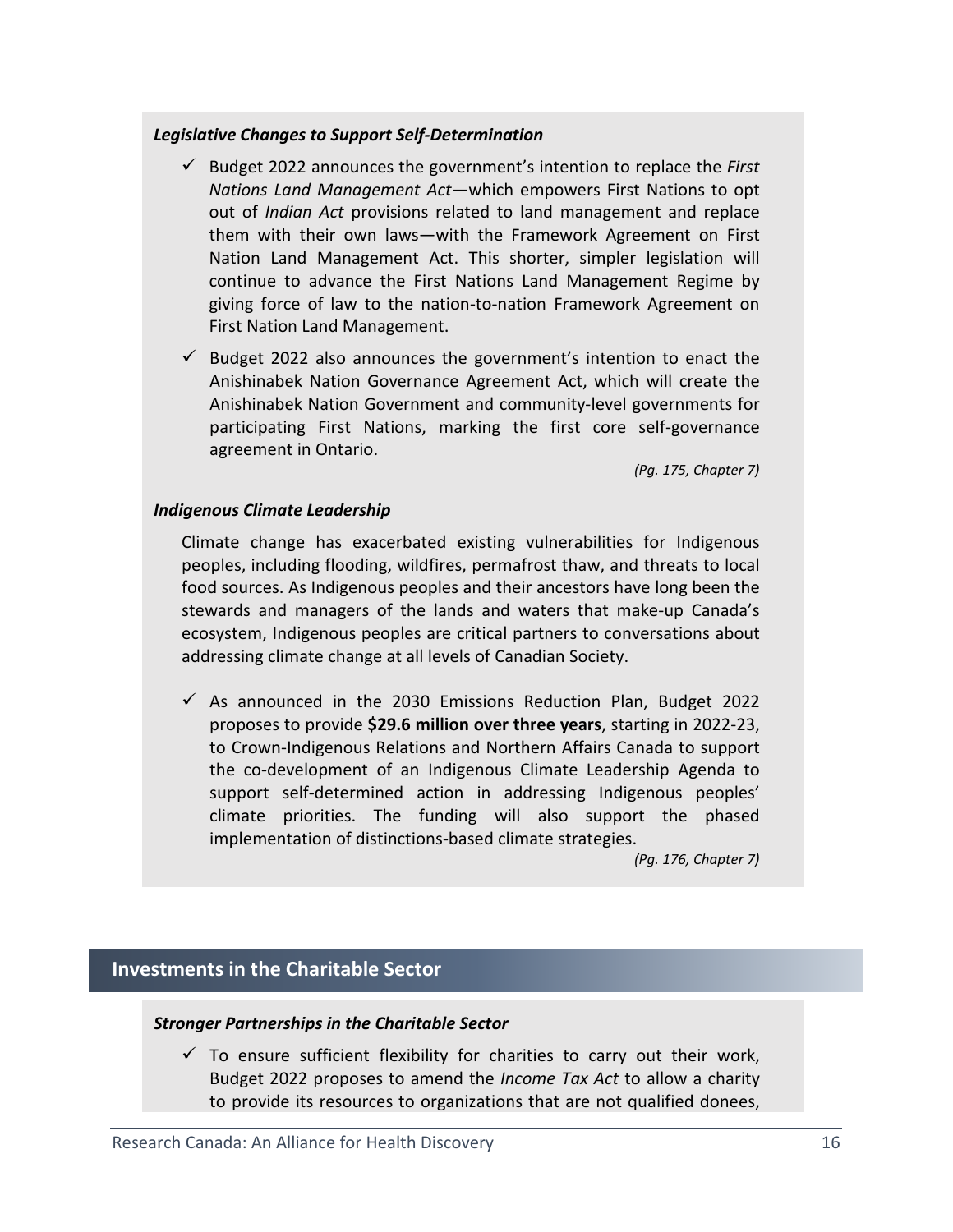provided that the charity meets certain requirements designed to ensure accountability. This is intended to implement the spirit of Bill S-216, the *Effective and Accountable Charities Act*, which is currently being considered by Parliament.

*(Pg. 195, Chapter 8)*

## *Boosting Charitable Spending in Our Communities*

 $\checkmark$  Following consultations with the charitable sector in 2021, Budget 2022 proposes to introduce a new graduated disbursement quota rate for charities. For investment assets exceeding \$1 million, the rate of the disbursement quota will be increased from 3.5 per cent to 5 per cent.

This new, higher rate will boost support for the charitable sector while being set at a level that is sustainable, ensuring the continued availability of funding over the longer term.

*(Pg. 196, Chapter 8)*

These investments will help to support hospital foundations, but not independent health charities, many of which continue to struggle financially as a result of the pandemic.